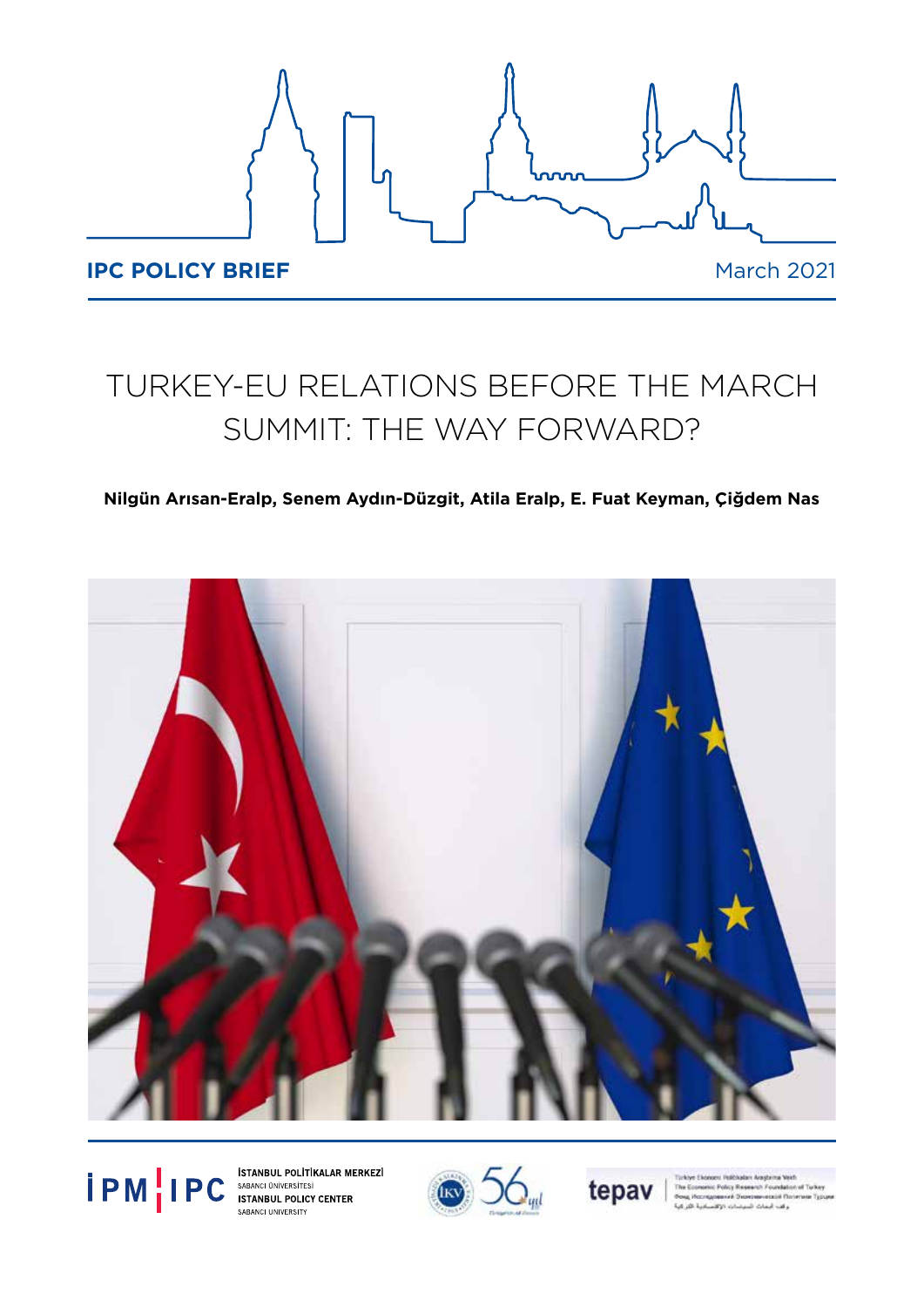#### **About Istanbul Policy Center**

Istanbul Policy Center (IPC) is a global policy research institution that specializes in key social and political issues ranging from democratization to climate change, transatlantic relations to conflict resolution and mediation. IPC organizes and conducts its research under six main clusters:

- The Istanbul Policy Center-Sabancı University-Stiftung Mercator Initiative
- Climate Change
- Democratization and Institutional Reform
- SHURA Energy Transition Center
- Urbanization and Local Governance
- Conflict Resolution and Mediation

Since 2001, IPC has provided decision makers, opinion leaders, and other major stakeholders with objective analyses and innovative policy recommendations.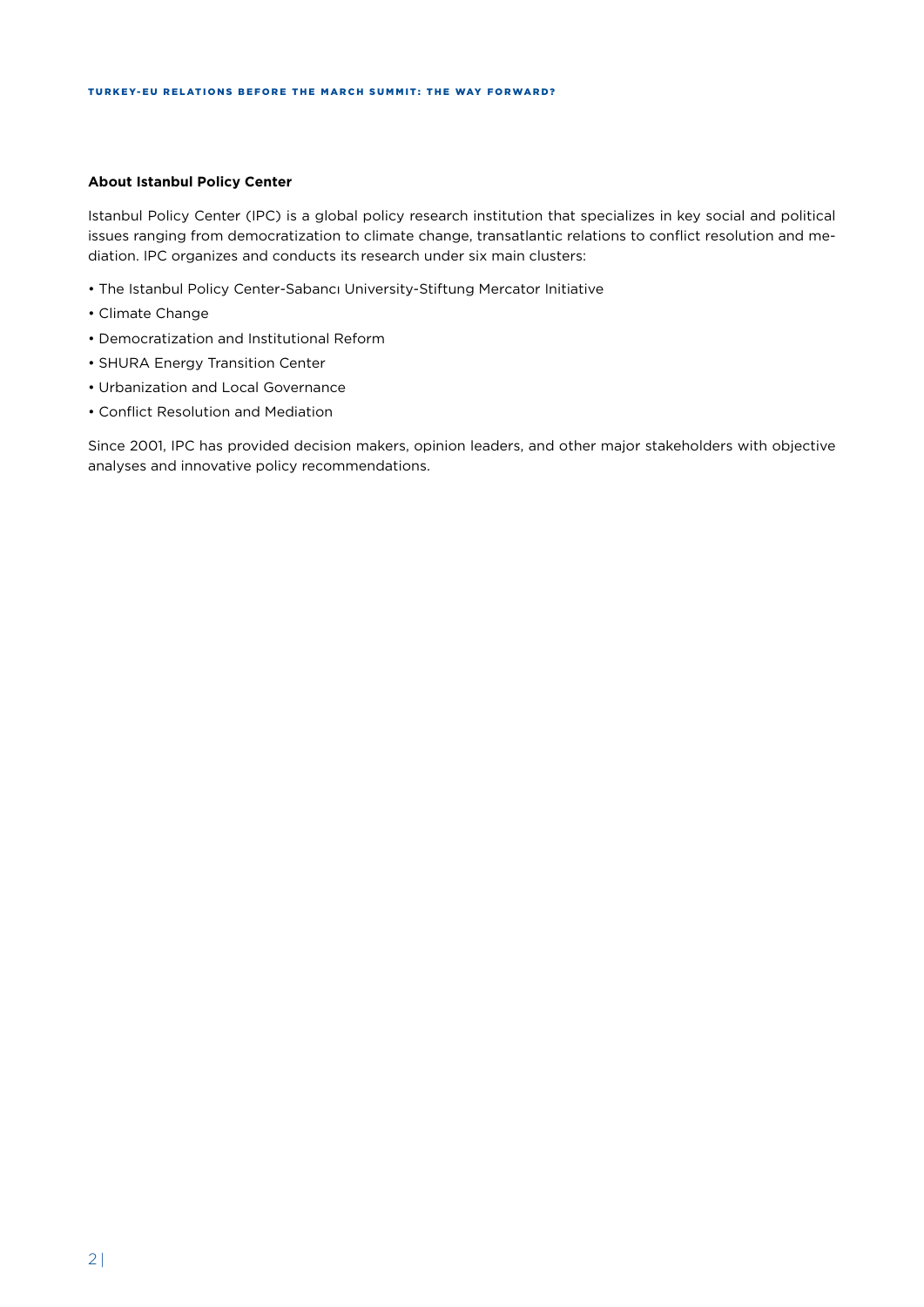## **Introduction**

Tensions in Turkey-EU relations subsided toward the end of 2020 following the Turkish government's positive engagement with the EU and moderation on the Eastern Mediterranean agenda. EU leaders thus decided to impose an extension of a specific sanctions list that had been adopted one year before rather than impose more comprehensive sanctions toward Turkey during their most recent summit, on December 9–10, 2020. In the same summit, High Representative Josep Borrell and the Commission were given the task of preparing a report on instruments and options regarding how to proceed after an analysis of different aspects of Turkey-EU relations. This report, which is now submitted for the upcoming March summit, proposes a new framework for relations while keeping Turkey's accession perspective frozen. The Council conclusions also noted that the approach toward Turkey would be coordinated with the incoming administration of President Joe Biden in the United States, although a full-fledged discussion on the issue was postponed until the March European Council meeting. This provided some time for the Turkish government to ease tensions in the Eastern Mediterranean, make headway in the political reform process, and create a positive environment for reforms on rights and freedoms, rule of law, and independence of the judiciary, especially with regard to high-profile cases such as those of Peoples' Democratic Party (HDP) Co-chair Selahattin Demirtaş and philanthropist Osman Kavala.

Since the December Council Summit, we have observed the Turkish government's attempts to soften its discourse and attitude as well as de-escalate tensions particularly in the Eastern Mediterranean in order to avoid tougher sanctions. To this end, Turkey revitalized exploratory talks with Greece, stopped its drilling activities in the Eastern Mediterranean, supported the start of the UN process on Cyprus, softened its rhetoric toward France, and began exploring the ways to normalize relations with Israel and Egypt. However, while these foreign policy maneuvers were taking place, Turkey also continued on its path away from democracy. While Turkish President Recep Tayyip Erdoğan announced a human rights action plan and an econo-

mic reform package on March 3 and March 12, 2021, respectively, their implementation has so far proven contrary to what was promised. The decision to remove HDP MP Ömer Faruk Gergerlioğlu from his parliamentary seat due to a tweet he sent in 2016, the opening of a court case to close down the HDP, and most recently, Turkey's withdrawal from the Istanbul Convention have negated the human rights action plan and displayed the stark contrast between the government's discourse and its practice. On the economic front, the removal of the third Central Bank governor since mid-2019 after only four months in office has shown the futility of any expectations regarding meaningful economic reform. Political calculations and power struggles between rival party alliances seem to dominate the political agenda in Turkey, diminishing in turn the government's will and ability to engage in genuine political and economic reform as well as a meaningful reset of relations with the EU. We argue below that although there are potential grounds for a revitalization of Turkey's relations with the EU, future cooperation would be baseless and hollow without a firm EU commitment to Turkey's return to democracy, rules-based multilateralism, its adaptation to the Green Deal together with the ratification of the Paris Agreement, and a related rethinking of the relationship in view of the changing transatlantic context.

# **Turkish Foreign Policy in the Changing Transatlantic Context**

With the Biden administration in power in the United States, we are currently witnessing the beginning of a new era in governance aiming at "overcoming the problem of severe polarization at home" and "enhancing the American leadership abroad." On the foreign policy front, a multilateral United States promoting the revitalization of the transatlantic alliance with a strong emphasis on international democracy is emerging. This shift away from the populist and unilateral Trump presidency takes into account how the processes of democratic backsliding and the weakening of institutions to leverage leaders' power constitute a serious risk for national security at home and abroad.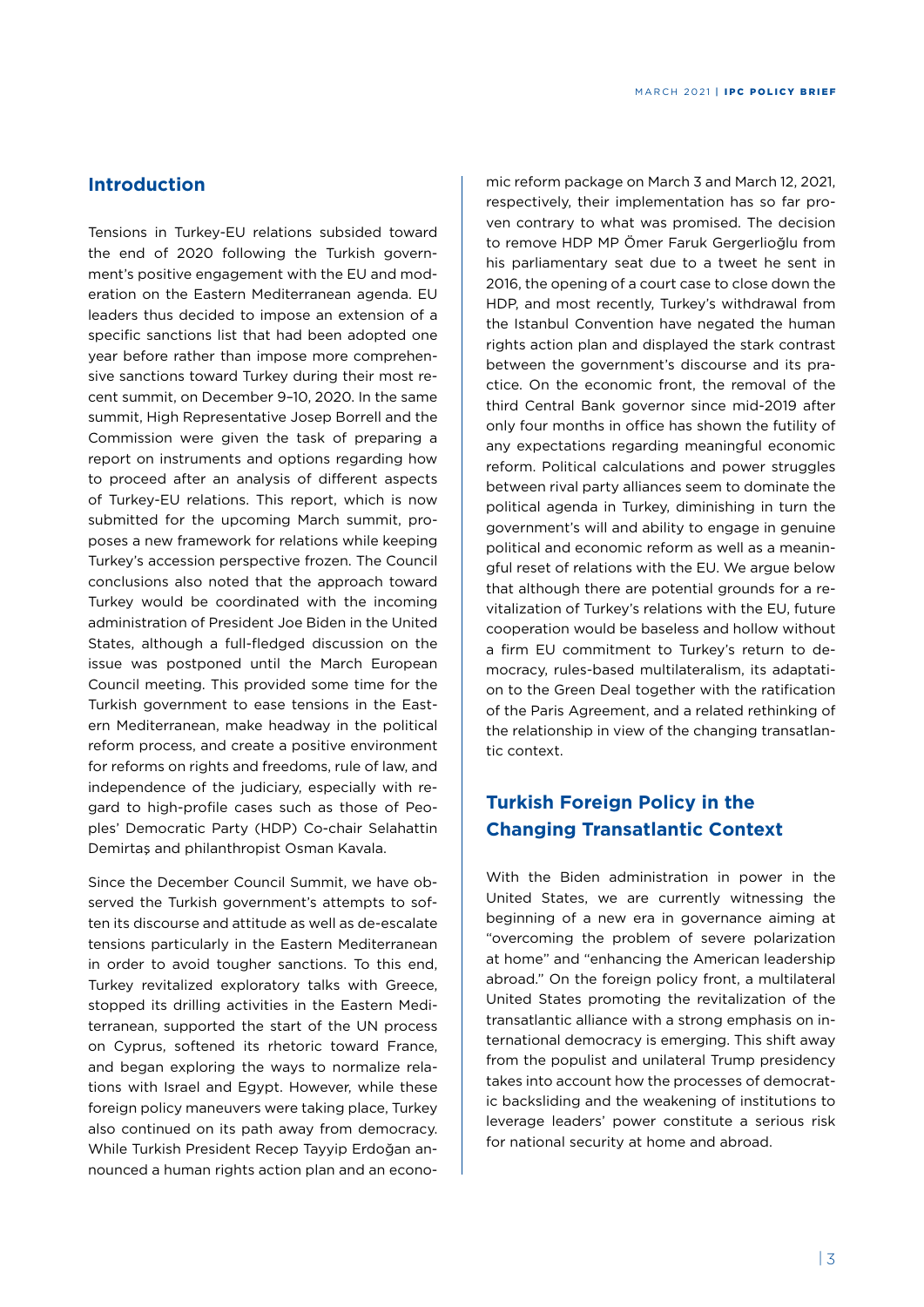There is a pressing need to locate the discussion on Turkey-EU relations and Turkey's changing orientation in the Eastern Mediterranean within this shift in the transatlantic context. Ankara is well aware that its foreign policy choices and rhetoric in the last five years are no longer tenable. This policy, which has come to be known as "strategic autonomy," was initiated by Turkey to assert itself as a strong, independent nation-state against a weak EU and Western anchor that could operate by separating, as much as possible, security abroad and democratic backsliding at home. Ankara was able to manage to enact this to some extent, mainly because of the declining leverage of the United States and the EU both regionally and globally. With its flexible alliance with Russia and the help of the leader-to-leader relations between Trump and Erdoğan, Ankara benefited from the near absence of the United States and the EU in its wider region and concomitantly exerted its influence in the MENA region, the Eastern Mediterranean, and the Caucasus. However, Ankara is now realizing that strategic autonomy is no longer possible, and that it will ultimately be confronted by the Biden administration's assertive push for multilateralism and reaffirming the transatlantic alliance. Ankara faces a strategic decision to "reset its foreign policy" and explore ways to adapt to the new era of assertive, democratic multilateralism. Turkey-EU relations are not immune to this process. On the contrary, the more assertive, democratic multilateralism shapes global and regional politics, the less space there will be for strategic autonomy and transactionalism without democracy, which will in turn lead a mounting challenge to Ankara's ability and capacity to continue its unilateral, security and hard power-based operations without rules and democracy at home. This also means that rather than insisting on a positive agenda that replicates the usual transaction-based relationship with the EU, we need a new framework for the revitalization of Turkey-EU relations that combines multilateralism with democracy and thus takes into account this changing global context.

The recent political developments in Turkey suggest that during this adjustment process to the changing context, Turkey's leadership will focus more on the area of foreign and security policy and soften its narratives and actions in this field,

particularly in the Eastern Mediterranean. The Turkish government hopes that such moves would create a more conducive environment for the positive agenda, which is on the table in the upcoming March Summit. While the change of narratives and the retreat from militarized/unilateral foreign and security policy are necessary, they are not sufficient to revitalize Turkey's relations with the EU or the West in general in the changing transatlantic context. The EU in recent years has focused on sustaining interest-driven transactional relations with Turkey, centering on migration, the economy, and foreign and security policy. However, a sustainable positive agenda needs to include not only interestdriven issues but also rules-based relations and societal dimensions that take into account the resilience of the country and the multiplicity of political actors beyond the government. The EU's failure to engage with Turkey and dissociate itself from democratic backsliding in the country exacerbates Turkey's drift toward authoritarianism and its decoupling from the West in terms of values and institutions.

## **What needs to be done?**

The grim circumstances on the domestic front do not change the fact that there is still an urgent need to revitalize Turkey-EU relations in anticipation of the post-COVID-19 era and the twin challenges of the EU internal market: the Green Deal and the digital agenda. Any discussion on the future of Turkey-EU relations should also encompass these areas and remove relations from the vicious circle of mistrust, divergence, and contestation in order to shed new light on a renewed agenda for engagement and cooperation.

While membership is not in the cards for the foreseeable future, the need for closer cooperation and dialogue between the EU and Turkey is also apparent in areas such as migration, trade, production, energy, climate, security, and defense. The EU should indeed encourage Turkey's commitment to further dialogue and engagement in the form of the positive agenda, the content of which can be further refined and elaborated. The constituents of the positive agenda framework are expected to be similar to the components of the positive agenda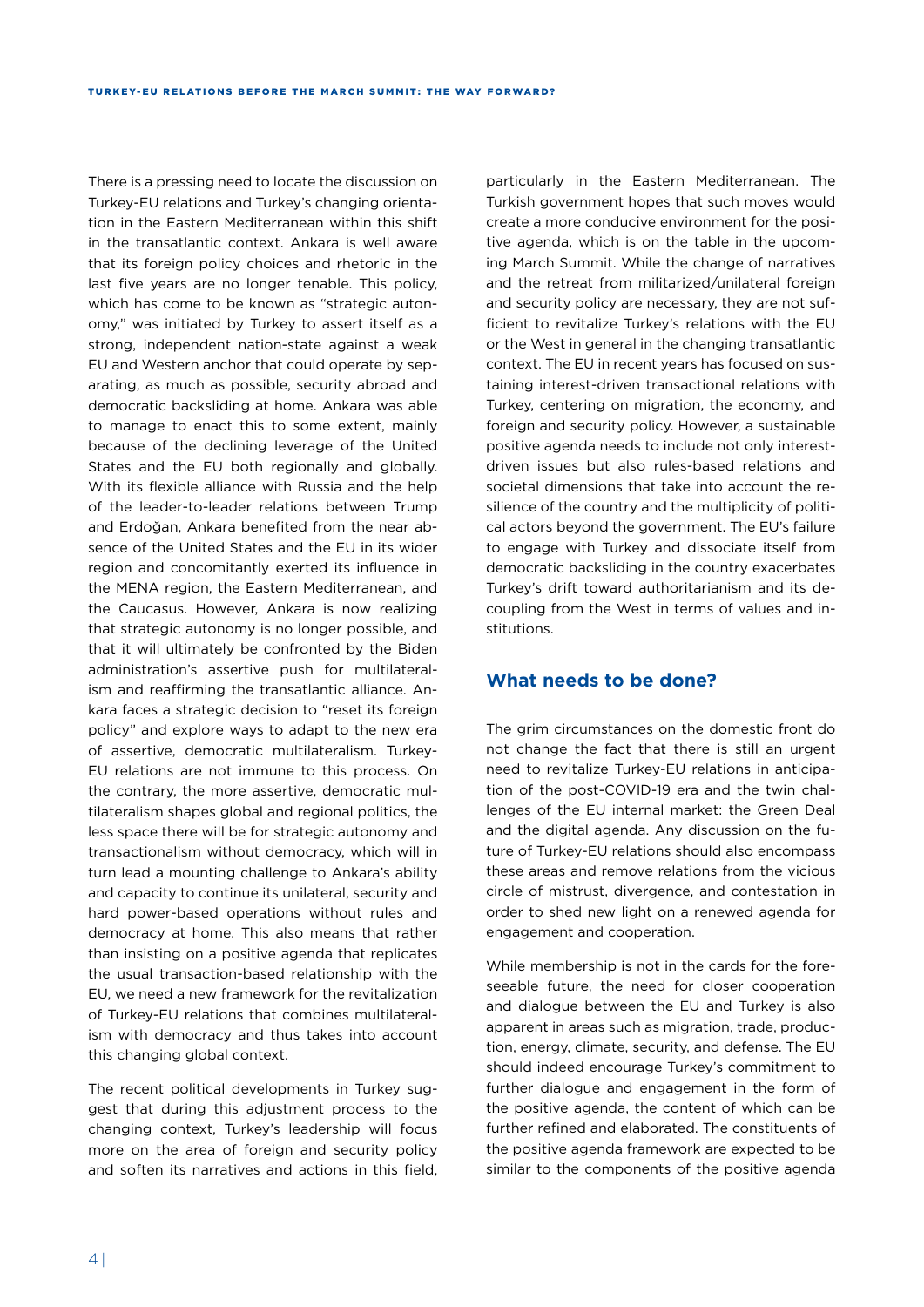proposed to Turkey in the October EU summit, provided that the moratorium and hence stability in the Eastern Mediterranean continue as well as the dialogue between Greece and Turkey. The components of this "cooperative and mutually beneficial relationship" are expected to include the modernization of the Customs Union and trade facilitation, people-to-people contacts, high-level dialogues, and continued cooperation on migration issues in line with the 2016 Turkey-EU Statement.

These are all meaningful components of an important transactional relationship, which would also be welcomed by Turkey. However, cooperation in these areas would be baseless and hollow—and the EU's leverage in changing the direction of Turkish foreign policy minimal—without a firm EU commitment to Turkey's return to democracy. Unfortunately, as observed in the presidency conclusions of the last two EU summits, the EU seems to regard Turkey only as a foreign policy matter with which a solely interest-based transactional relationship should be sought. While the rapid deterioration of Turkish domestic governance may appear to EU policy makers as Turkey's domestic troubles with democracy, the truth of the matter is that these troubles further weaken Turkey's ties with the West, regardless of the country's recent foreign policy overtures in the Eastern Mediterranean. History shows us that a mutually beneficial relationship between the two sides is only possible when there are stronger relations between the two parties. Such relations in the past have facilitated Turkey's track to democracy, a better functioning economy, and stability. A democratically resilient, well-governed Turkey that acts to further European values in and around its region would be an asset for security and stability in the European continent and a panacea for the resolution of conflicts and security threats. However, strengthening and revitalizing Turkey-EU relations within the framework of a positive agenda must go beyond the EU's perceived interests in the Eastern Mediterranean and be firmly based in democracy and fundamental rights: Only then should the agenda include concerted action and engagement in a number of priority areas.

One area would be the modernization of bilateral trade and the economic relationship through the upgrading of the Customs Union, which should

be expanded to include services, agriculture, and public procurement as well as the digital agenda. As iterated in our previous paper, Customs Union modernization has the potential to rekindle a rulesbased approach to the relationship and restart a process of harmonization with the EU *acquis* in Turkey. First and foremost, it would require a functioning rules-based regime in the economic sphere. Although there is a low probability of this transformation gradually crossing over into the political domain, a reformed Customs Union is expected to deeply transform Turkey's political economy in key sectors such as services, procurement, state aid, and trade dispute settlement. Such a change is also anticipated to bring transparency, competitiveness, and respect for universal law, at least regarding economic transactions.

Another area concerns visa liberalization based on Turkey's fulfillment of the remaining criteria. The issue of visa liberalization is critical from a societal perspective as it promotes people-to-people contacts and sustains the support of civil society groups, young people, and women in Turkey for the European project. The renewal of the "refugee deal" is also necessary, and both Turkey and the EU are willing to update this agreement. As the EU governments could not agree on relocation, Turkey's burden has increased as the number of refugees in Turkey rose from 2.5 million to almost 4 million. There is a need for more support for education, vocational training, and integration in addition to humanitarian assistance. However, for the deal to provide a sustainable solution, a joint effort, including from the United States, is needed to improve the humanitarian conditions and stability inside Syria. This issue should also feature prominently in the negotiations on a revised and improved agreement. A revised deal also needs to be brought closer to international law and universal values. The EU should not stop legal migration. Furthermore, when it stops refugees at its borders, it should not violate international conventions and values or pursue inhumane and illegal push-back policies. Turkey should also not instrumentalize the agreement as leverage in resolving its bilateral conflicts with the EU.

A third area where cooperation is essential concerns facilitating Turkey's adaptation to the Green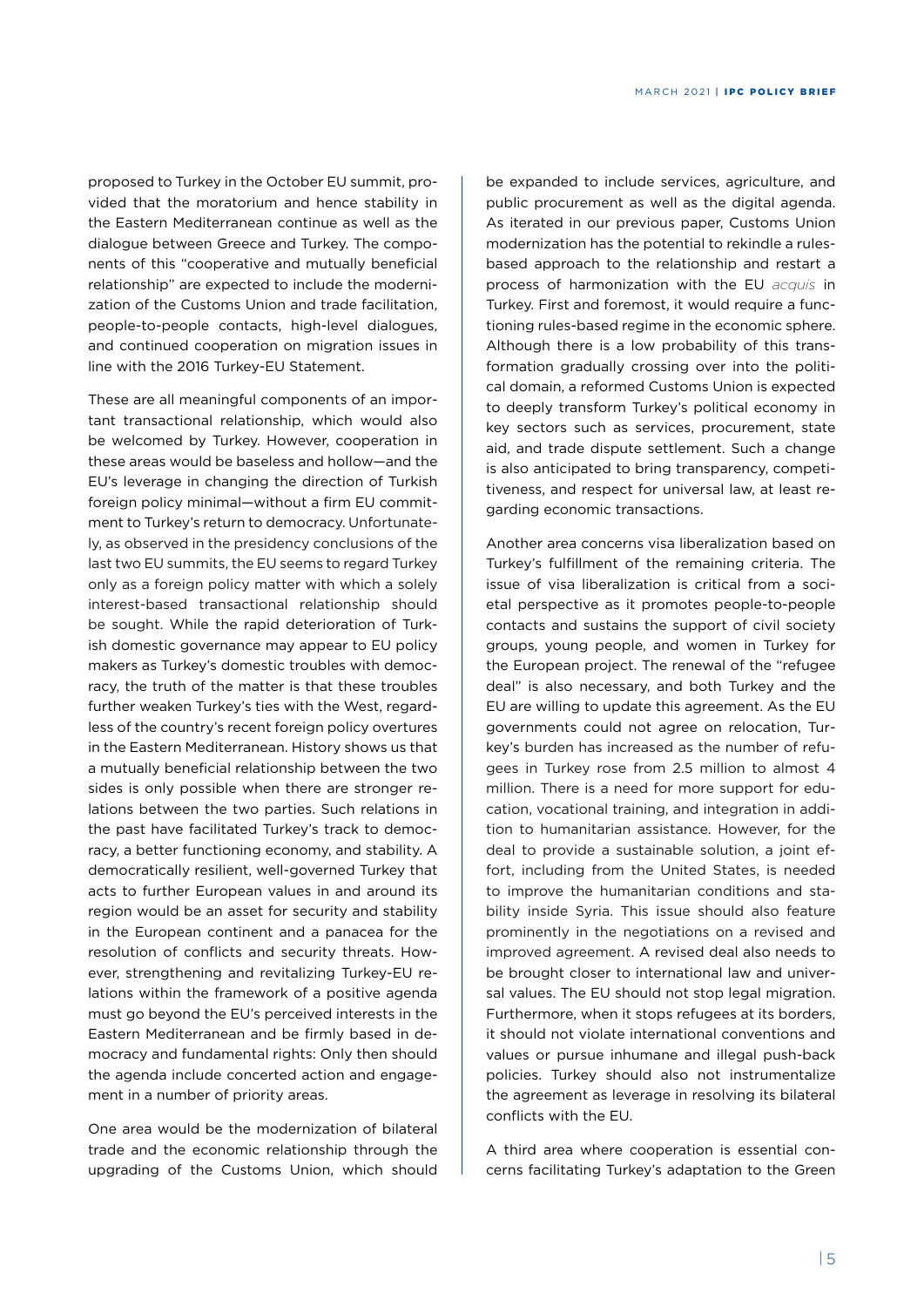Deal by integrating the country further into EU programs and engaging in consultation and coordination.1 By excluding countries like Turkey, the EU cannot deepen the substantial digital and technological disparity between developed and developing countries. The extension of the Green Deal to the Mediterranean could foster a more inclusive multilateral framework in the region, similar to the EU's orientation toward the Western Balkans. Such a move could help de-escalate tensions prevalent in the energy field and contribute to a more cooperative and inclusive regional framework.

Finally, the EU should support the resolution of the Cyprus issue by asserting the need for an equitable, just, and sustainable order on the island. With its "observer" status, the EU should adopt a constructive approach in the 5+1 talks on Cyprus that will take place at the end of April within the auspices of the UN. One of the main reasons behind Turkey's (and Turkish Cypriots') proposal for a two-state solution is the intransigence of Greek Cypriots to recognize the political equality of Turkish Cypriots. The EU should not contribute to this stance by refusing to recognize Turkish Cypriots' role in the settlement process. Alongside the UN, the EU, the United States, and all other relevant actors should try to bring Turkish Cypriots and Greek Cypriots into discussions on the issue of hydrocarbons before the start of negotiations on the Cyprus issue. In this context, it is also relevant to bring Turkey into the Eastern Mediterranean Gas Forum to contribute to decreasing tensions in the region. The proposed multilateral Eastern Mediterranean Conference should also be convened without any delay. This necessitates dropping the condition of a unanimous agreement on the participation, scope, and timeline.

All four areas are meaningful venues of cooperation that could also assist Turkey in remaining on the track toward democracy and multilateral governance, provided that it chooses to move in that direction. As long as the EU reduces cooperation with Turkey solely to the latter's actions in the Eastern Mediterranean and builds a cooperative agenda by decoupling democracy from foreign policy, it should expect little in the way of sustainable cooperation with Turkey.

### **Endnotes**

1 | Senem Aydın Düzgit, Nilgün Arısan Eralp, Atila Eralp, Esra Durceylan Kaygusuz, Fuat Keyman, Çiğdem Nas, Bengisu Özenç, and Güven Sak, "Türkiye "Yeşil Dönüşüm"e Uyumda Geç Kalmamalı,"TEPAV, March 2021, https://www.tepav.org.tr/upload/mce/2021/ degerlendirme\_notu/turkiye\_yesil\_ donusume\_uyumda\_gec\_kalmamali.pdf.